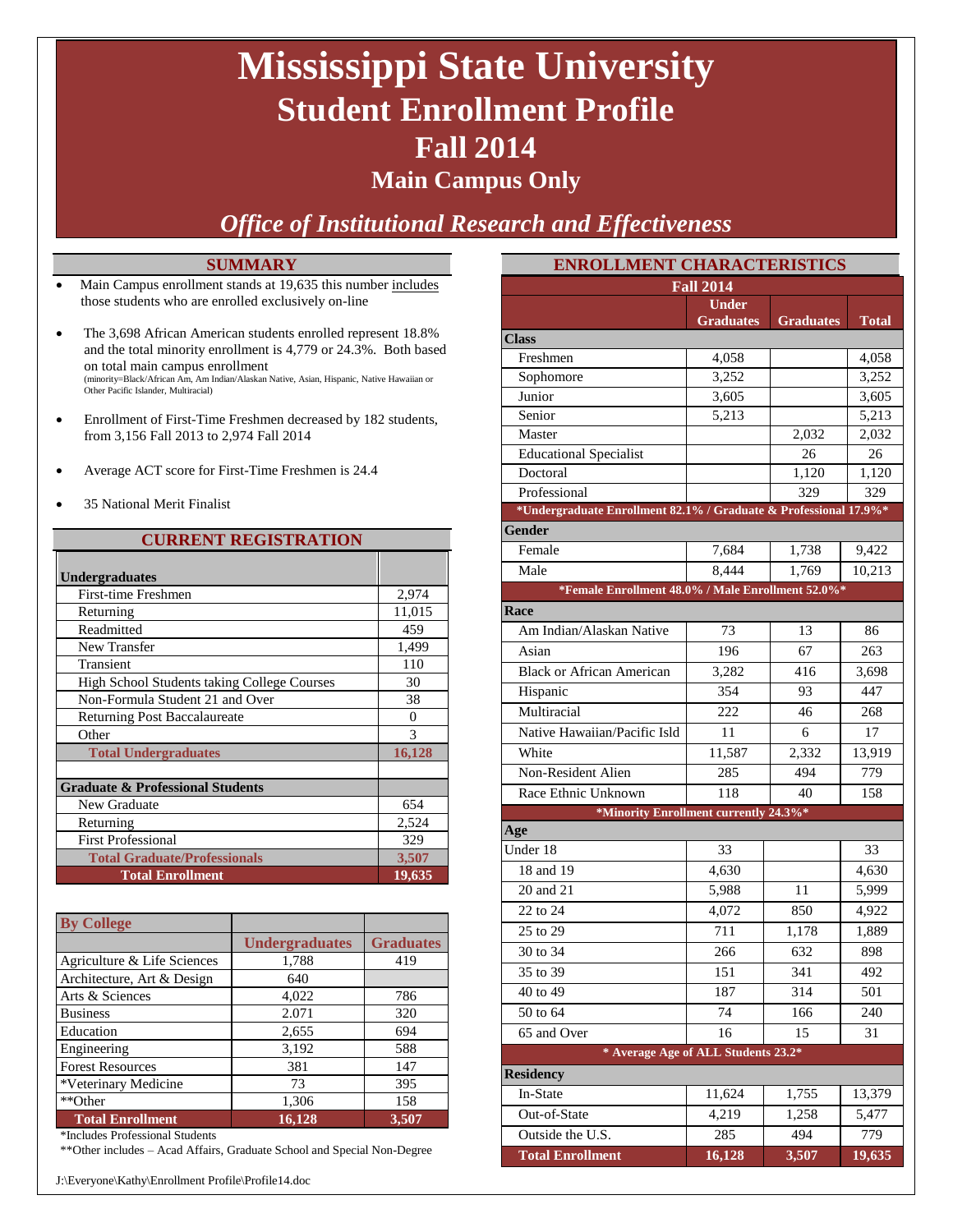#### **ENROLLMENT TRENDS**

**Mississippi counties with the highest student enrollment:**

| Oktibbeha<br>Madison                      | 1,143<br>984 | Rankin<br>DeSoto | 868<br>780 |
|-------------------------------------------|--------------|------------------|------------|
| Hinds                                     | 973          | Harrison         | 652        |
| • Students enrolled from adjacent states: |              |                  |            |
| Tennessee                                 | 1.224        | Louisiana        | 246        |
| Alabama                                   | 1.161        | Arkansas         | 135        |

**Currently students are enrolled from 88 countries. The following countries have the largest enrollment:**

| China         | 135 | Nepal       | 37 |
|---------------|-----|-------------|----|
| India         | 130 | Iran        | 36 |
| <b>Brazil</b> | 56  | South Korea | 36 |

| <b>TOTAL ENROLLMENT</b><br><b>Fall Semesters</b> |                       |                                   |              |  |  |
|--------------------------------------------------|-----------------------|-----------------------------------|--------------|--|--|
| Year                                             | <b>Undergraduates</b> | Graduates/<br><b>Professional</b> | <b>Total</b> |  |  |
| 2003                                             | 12,308                | 3,108                             | 15,416       |  |  |
| 2004                                             | 11,990                | 3,127                             | 15,117       |  |  |
| 2005                                             | 11,644                | 2,751                             | 14,395       |  |  |
| 2006                                             | 11,697                | 2,725                             | 14,422       |  |  |
| 2007                                             | 12,660                | 3,578                             | 16,238       |  |  |
| 2008                                             | 13,490                | 3,637                             | 17,127       |  |  |
| 2009                                             | 14,135                | 3,857                             | 17,992       |  |  |
| 2010                                             | 15,073                | 3,962                             | 19,035       |  |  |
| 2010                                             | 15,073                | 3,962                             | 19,035       |  |  |
| 2011                                             | 15,845                | 3,985                             | 19,830       |  |  |
| 2012                                             | 15,944                | 3,866                             | 19,810       |  |  |
| 2013                                             | 15,993                | 3,643                             | 19,636       |  |  |
| 2014                                             | 16,128                | 3,507                             | 19,635       |  |  |

|                         | $*$ Fall<br>$20\overline{14}$<br>$\frac{0}{0}$ | $*$ Fall<br>2013<br>$\frac{0}{0}$ | $*$ Fall<br>2012<br>$\frac{6}{9}$ | $*$ Fall<br>2011<br>$\frac{0}{0}$ | $*$ Fall<br>2010<br>$\frac{0}{0}$ | Fall<br>2009<br>$\frac{6}{9}$ |
|-------------------------|------------------------------------------------|-----------------------------------|-----------------------------------|-----------------------------------|-----------------------------------|-------------------------------|
| Black/African Am        | 18.83                                          | 19.22                             | 20.17                             | 20.40                             | 19.45                             | 19.27                         |
| Am Ind/Alaskan Native   | 0.44                                           | 0.53                              | 0.46                              | 0.44                              | 0.38                              | 0.42                          |
| Asian                   | 1.34                                           | 1.25                              | 1.23                              | 1.26                              | 1.10                              | 1.37                          |
| Hispanic                | 2.28                                           | 2.00                              | 1.88                              | 1.84                              | 1.72                              | 1.17                          |
| White                   | 70.89                                          | 70.98                             | 70.06                             | 69.31                             | 69.99                             | 71.69                         |
| *Native Hawaiian/Pac Is | 0.09                                           | 0.10                              | 0.08                              | 0.09                              | 0.14                              |                               |
| *Multiracial            | 1.36                                           | 1.27                              | 1.13                              | 1.07                              | 1.02                              |                               |
| Non-Resident Alien      | 3.97                                           | 3.78                              | 3.82                              | 4.01                              | 4.16                              | 4.31                          |
| Race/Ethnic Unknown     | 0.80                                           | 0.87                              | 1.19                              | 1.59                              | 2.04                              | 1.79                          |

\*New race categories as mandated by IPEDS

- The highest undergraduate program enrollment is in Kinesiology (KINE) with 1,279 students, followed by Biological Sciences (BIO) with 894 students
- The highest graduate enrollment program is in Geosciences (GG) with 235 students, followed by Business Administration (BA) with 208 students
- The professional student enrollment in Veterinary Medicine (DVM) is 329
- Undeclared undergraduate student enrollment (UND) is 1,238
- Unclassified graduate student enrollment (UNC) is 158

#### **COMMUNITY COLLEGES**

 Total of 1,499 new transfer students enrolled for Fall 2014 semester. Of those 1,149 were from Mississippi Community Colleges, compared to 1,433 for Fall 2013 semester:

#### **NEW UNDERGRADUATE TRANSFERS From Mississippi Community Colleges**

| Coahoma Community College                | 7            |
|------------------------------------------|--------------|
| Copiah-Lincoln Community College         | 51           |
| <b>East Central Community College</b>    | 67           |
| East Mississippi Community College       | 156          |
| <b>Hinds Community College</b>           | 115          |
| <b>Holmes Community College</b>          | 123          |
| Itawamba Community College               | 151          |
| Jones County Junior College              | 98           |
| <b>Meridian Community College</b>        | 54           |
| Mississippi Delta Community College      | 22           |
| Mississippi Gulf Coast Community College | 89           |
| Northeast Mississippi Community College  | 85           |
| Northwest Mississippi Community College  | 69           |
| Pearl River Community College            | 34           |
| Southwest Mississippi Community College  | 28           |
| <b>Total</b>                             | <u>1,149</u> |

#### **ACT INFORMATION**

• First-Time Entering Freshmen enrollment decreased from 3,156 for Fall 2013 to 2,974 for Fall 2014. The average ACT score of first-time freshmen is 24.4

#### **ACT COMPOSITE SCORE**

| Category                  | Average | High | Low |
|---------------------------|---------|------|-----|
| Total First-Time Freshmen | 24.4    | 36   | 12  |
| <b>First-Time Males</b>   | 23.9    | 36   | 12  |
| <b>First-Time Females</b> | 24.8    | 36   | 14  |

| <b>Average Score by Section</b>   |      |
|-----------------------------------|------|
| English                           | 25.5 |
| <b>Mathematics</b>                | 23.6 |
| Reading                           | 25.7 |
| <b>Natural Science</b>            | 24.6 |
| <b>Average Score by Race</b>      |      |
| <b>Black or African American</b>  | 20.1 |
| American Indian/Alaskan Native    | 22.0 |
| Asian                             | 25.8 |
| Hispanic                          | 24.1 |
| White                             | 25.7 |
| Native Hawaiian/Pacific Islander  | 27.0 |
| Multiracial                       | 23.8 |
| Non-Resident Alien                | 24.8 |
| Race/Ethnic Unknown               | 27.0 |
| <b>Average Score by Residency</b> |      |
| In-State                          | 23.7 |
| Out-of-State                      | 25.4 |
| Outside the U.S.                  | 24.8 |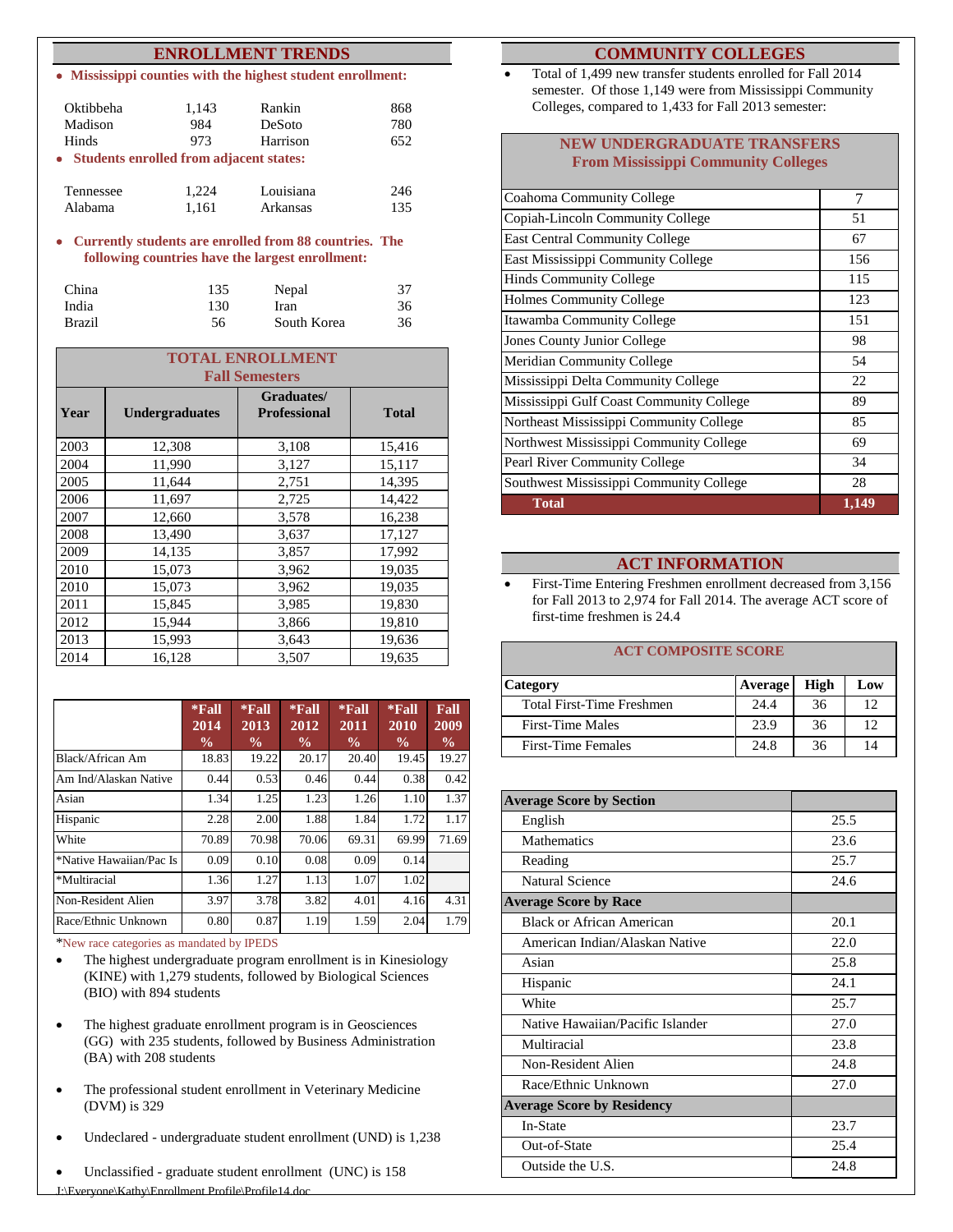### **Enrollment by College by Major Main Campus Only Fall 2014**

| College/School                               | <b>Major Code</b>          | <b>Major</b>                              | Undergraduate         | Graduate                         | <b>Total</b>          |
|----------------------------------------------|----------------------------|-------------------------------------------|-----------------------|----------------------------------|-----------------------|
| <b>Agriculture &amp; Life Sciences</b>       |                            |                                           |                       |                                  |                       |
|                                              | <b>ADS</b>                 | Animal & Dairy Science                    | 328                   | 0                                | 328                   |
|                                              | <b>AEE</b>                 | Ag Extension Education                    | $\Omega$              | $\overline{27}$                  | 27                    |
|                                              | <b>AETB</b>                | Agri Engineering Technology & Business    | 84                    | $\Omega$                         | 84                    |
|                                              | AGB                        | Agribusiness                              | 126                   | $\Omega$                         | 126                   |
|                                              | <b>AGBM</b>                | <b>Agribusiness Management</b>            | $\overline{0}$        | $\tau$                           | $\tau$                |
|                                              | <b>AGN</b>                 | Agronomy                                  | 105                   | $\theta$                         | 105                   |
|                                              | $\rm{AGR}$                 | Agriculture                               | $\theta$              | 83                               | 83                    |
|                                              | AGS                        | <b>Agricultural Science</b>               | 81                    | 76                               | 157                   |
|                                              | AIS                        | <b>Agricultural Information Sciences</b>  | 53                    | $\mathbf{0}$                     | 53                    |
|                                              | <b>ALSC</b>                | <b>Agricultural Life Sciences</b>         | $\Omega$              | $\overline{32}$                  | $\overline{32}$       |
|                                              | $\operatorname{BCH}$       | Biochemistry                              | 384                   | $\overline{0}$                   | 384                   |
|                                              | <b>CULY</b>                | Culinology                                | $\tau$                | $\theta$                         | $\tau$                |
|                                              | <b>EEM</b>                 | Environmental Economics & Mgt             | 27                    | $\theta$                         | 27                    |
|                                              | <b>FSNH</b>                | Food Science, Nutrition, Health Promotion | 111                   | $\mathbf{0}$                     | 111                   |
|                                              | <b>HDFS</b>                | Human Development & Family Studies        | $\theta$<br>81        | 28                               | 28<br>$\overline{81}$ |
|                                              | HO<br>$\overline{HS}$      | Horticulture                              |                       | $\overline{0}$<br>$\Omega$       |                       |
|                                              | LA                         | Human Sciences<br>Landscape Architecture  | 269<br>60             | $\overline{24}$                  | 269<br>84             |
|                                              | <b>LAC</b>                 | Landscape Contracting                     | 24                    | $\mathbf{0}$                     | 24                    |
|                                              | <b>LFSC</b>                | Life Science                              | $\overline{0}$        | 22                               | 22                    |
|                                              | <b>MOLB</b>                | <b>Molecular Biology</b>                  | $\mathbf{0}$          | 13                               | 13                    |
|                                              | <b>NFSH</b>                | Food Science, Nutrition, Health Promotion | $\overline{0}$        | 107                              | 107                   |
|                                              | PO                         | Poultry Science                           | $\overline{48}$       | $\Omega$                         | 48                    |
| <b>TOTAL Agriculture &amp; Life Sciences</b> |                            |                                           | 1,788                 | 419                              | 2,207                 |
| Architecture, Art & Design                   |                            |                                           |                       |                                  |                       |
|                                              | ARC                        | Architecture                              | 192                   | $\theta$                         | 192                   |
|                                              | <b>ART</b>                 | Art                                       | 145                   | $\boldsymbol{0}$                 | 145                   |
|                                              | <b>BCS</b>                 | <b>Building Construction Science</b>      | 77                    | $\overline{0}$                   | 77                    |
|                                              | ID                         | Design                                    | 93                    | $\Omega$                         | $\overline{93}$       |
|                                              | <b>PARC</b>                | Pre-Architecture                          | 12                    | $\overline{0}$                   | 12                    |
|                                              | <b>UART</b>                | Undeclared-Art                            | 121                   | $\overline{0}$                   | 121                   |
| <b>TOTAL Architecture, Art &amp; Design</b>  |                            |                                           | 640                   | $\bf{0}$                         | 640                   |
| Arts & Sciences                              |                            |                                           |                       |                                  |                       |
|                                              | AN                         | Anthropology                              | 55                    | $\overline{0}$                   | 55                    |
|                                              | <b>APAN</b>                | Applied Anthropology                      | $\overline{0}$        | $\overline{50}$                  | 50                    |
|                                              | <b>APSY</b>                | <b>Applied Psychology</b>                 | $\overline{0}$        | 18                               | 18                    |
|                                              | AT                         | Applied Technology                        |                       | $\theta$                         |                       |
|                                              | <b>BIO</b>                 | <b>Biological Sciences</b>                | 894                   | 51                               | 945                   |
|                                              | <b>BSIS</b>                | Interdisciplinary Studies                 | 182                   | $\boldsymbol{0}$                 | 182                   |
|                                              | CH                         | Chemistry                                 | 124                   | 62                               | 186                   |
|                                              | $\overline{CO}$<br>COG     | Communication                             | 562<br>$\overline{0}$ | $\overline{0}$<br>$\overline{9}$ | 562<br>9              |
|                                              | <b>CRIM</b>                | <b>Cognitive Sciences</b><br>Criminology  | 213                   | $\overline{0}$                   | 213                   |
|                                              | EASC                       | Earth and Atmospheric Sciences            | $\Omega$              | 27                               | 27                    |
|                                              | <b>ECAS</b>                | Economics - A&S                           | 29                    | $\overline{0}$                   | 29                    |
|                                              | ${\rm EN}$                 | English                                   | 115                   | $\overline{24}$                  | 139                   |
|                                              | $\mathbf{FL}$              | Foreign Language                          | 36                    | $\tau$                           | 43                    |
|                                              | $\operatorname{GBIO}$      | General Biology                           | $\theta$              | 67                               | 67                    |
|                                              | G                          | Geosciences                               | 510                   | 235                              | 745                   |
|                                              | <b>GLA</b>                 | General Liberal Arts                      | 6                     | $\overline{0}$                   | 6                     |
|                                              | <b>GSC</b>                 | General Science                           | 7                     | $\overline{0}$                   | 7                     |
|                                              | $\mathop{\rm HI}\nolimits$ | History                                   | 105                   | 53                               | 158                   |
|                                              | $\rm{IDS}$                 | <b>Interdisciplinary Sciences</b>         | $\overline{0}$        | $\mathfrak{Z}$                   | 3                     |
|                                              | MA                         | Mathematics                               | 76                    | 16                               | 92                    |
|                                              |                            |                                           |                       |                                  |                       |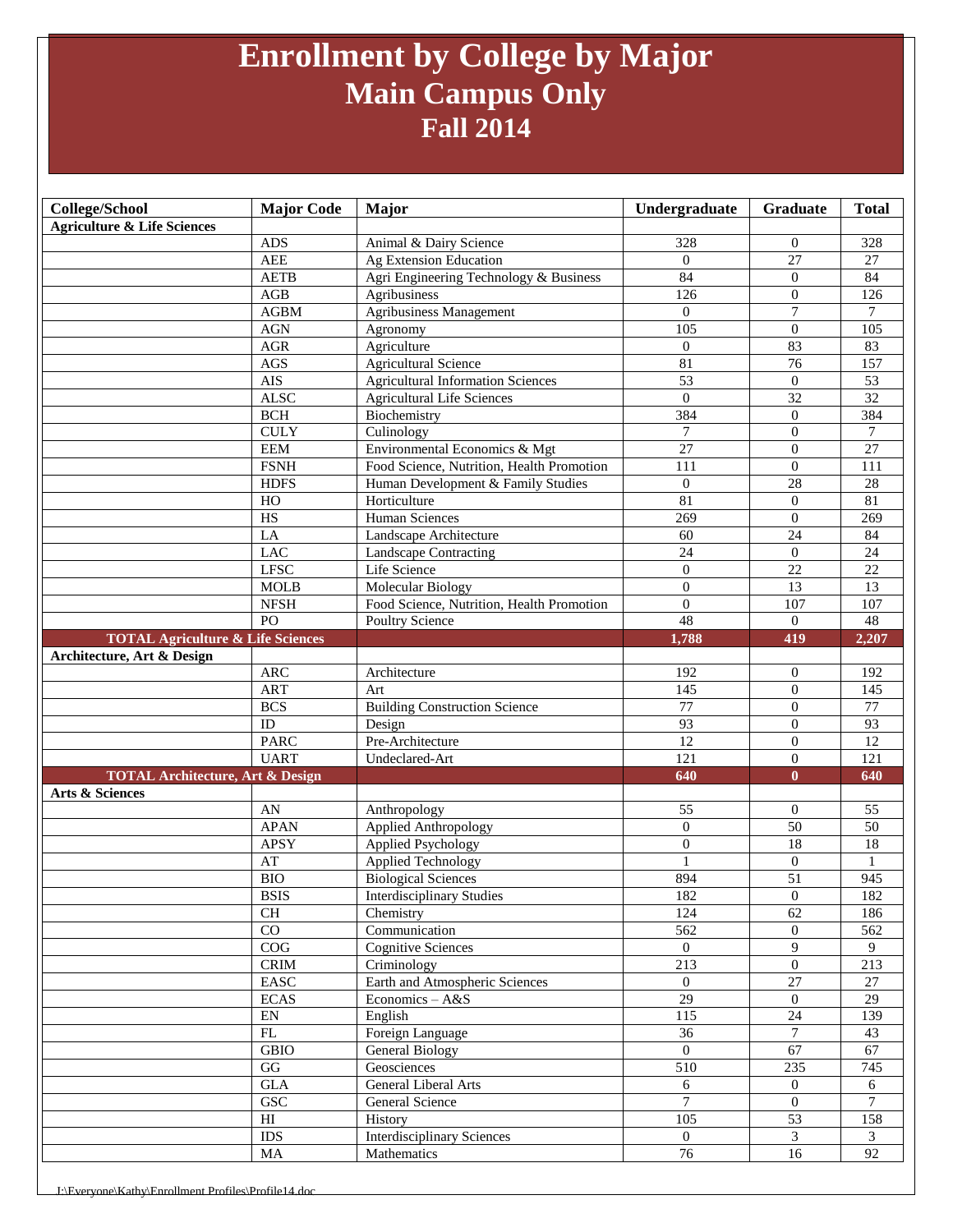### **Enrollment by College by Major Main Campus Only Fall 2014**

| <b>College/School</b>            | <b>Major Code</b>          | Major                                  | Undergraduate    | Graduate         | <b>Total</b>    |
|----------------------------------|----------------------------|----------------------------------------|------------------|------------------|-----------------|
|                                  | <b>MASC</b>                | <b>Mathematical Sciences</b>           | $\overline{0}$   | 10               | 10              |
|                                  | <b>MEDT</b>                | Medical Technology                     | 54               | $\overline{0}$   | $\overline{54}$ |
|                                  | <b>MIC</b>                 | Microbiology                           | 77               | $\theta$         | $\overline{77}$ |
|                                  | MU                         | Music                                  | 21               | $\theta$         | 21              |
|                                  | $\mathbf{PH}$              | Physics                                | 37               | 14               | $\overline{51}$ |
|                                  | <b>PPA</b>                 | Public Policy & Administration         | $\mathbf{0}$     | $\overline{75}$  | $\overline{75}$ |
|                                  | PR                         | Philosophy                             | 38               | $\Omega$         | $\overline{38}$ |
|                                  | <b>PRIS</b>                | Pre-Interdisciplinary Studies          | 138              | $\boldsymbol{0}$ | 138             |
|                                  | <b>PS</b>                  | <b>Political Science</b>               | 185              | $\overline{4}$   | 189             |
|                                  | <b>PSY</b>                 | Psychology                             | 410              | 9                | 419             |
|                                  | SO                         | Sociology                              | 31               | 36               | 67              |
|                                  | <b>ST</b>                  | <b>Statistics</b>                      | $\overline{0}$   | 16               | 16              |
|                                  | SW                         | Social Work                            | 116              | $\overline{0}$   | 116             |
| <b>TOTAL Arts &amp; Sciences</b> |                            |                                        | 4,022            | 786              | 4,808           |
| <b>Business</b>                  |                            |                                        |                  |                  |                 |
|                                  | ACC                        | Accounting                             | 183              | 31               | 214             |
|                                  | BA                         | <b>Business Administration</b>         | $\overline{0}$   | 208              | 208             |
|                                  | <b>BIS</b>                 | <b>Business Information Systems</b>    | 115              | $\overline{0}$   | 115             |
|                                  | <b>BUAD</b>                | <b>Business Administration</b>         | 578              | $\mathbf{0}$     | 578             |
|                                  | <b>BUSI</b>                | <b>Business Administration - MR</b>    | 26               | $\overline{0}$   | $\overline{26}$ |
|                                  | ECO                        | <b>Business Economics</b>              | 78               | $\overline{0}$   | 78              |
|                                  | <b>FINA</b>                | Finance                                | 206              | $\overline{0}$   | 206             |
|                                  | <b>GAEC</b>                | <b>Applied Economics</b>               | $\overline{0}$   | 3                | 3               |
|                                  | <b>INFS</b>                | <b>Information Systems</b>             | $\boldsymbol{0}$ | $\overline{25}$  | $\overline{25}$ |
|                                  | $\overline{\text{INS}}$    | Insurance                              | 9                | $\overline{0}$   | 9               |
|                                  | <b>MGT</b>                 | Management                             | 162              | $\overline{0}$   | 162             |
|                                  | <b>MKT</b>                 | Marketing                              | 463              | $\overline{0}$   | 463             |
|                                  | <b>PACC</b>                | Pre-Accounting                         | 248              | $\theta$         | 248             |
|                                  | <b>PBUS</b>                | Pre-Business                           | 1                | $\mathbf{0}$     | 1               |
|                                  | <b>PM</b>                  | Project Management                     | $\mathbf{0}$     | 44               | 44              |
|                                  | <b>REF</b>                 | Real Estate Finance                    | $\overline{c}$   | $\overline{0}$   | $\overline{c}$  |
|                                  | <b>TAX</b>                 | Taxation                               | $\Omega$         | $\overline{9}$   | 9               |
| <b>TOTAL Business</b>            |                            |                                        | 2,071            | 320              | 2,391           |
| <b>Education</b>                 |                            |                                        |                  |                  |                 |
|                                  | <b>CED</b>                 | <b>Community College Education</b>     | $\overline{0}$   | 38               | 38              |
|                                  | <b>CIED</b>                | Curriculum & Instruction               | $\overline{0}$   | 42               | 42              |
|                                  | COE                        | <b>Counselor Education</b>             | $\overline{0}$   | 81               | 81              |
|                                  | <b>EDAD</b>                | Elementary, Middle & Sec Educ Admin    | $\boldsymbol{0}$ | $\overline{33}$  | $\overline{33}$ |
|                                  | <b>EDLS</b>                | School Administration                  | $\overline{0}$   | $\overline{4}$   | $\overline{4}$  |
|                                  | <b>EDUC</b>                | Education                              | $\overline{0}$   | $28\,$           | 28              |
|                                  | <b>ELED</b>                | <b>Elementary Education</b>            | $\overline{625}$ | $\overline{9}$   | 634             |
|                                  | <b>EPY</b>                 | <b>Educational Psychology</b>          | 163              | 36               | 199             |
|                                  | ${\rm EXED}$               | <b>Special Education</b>               | 73               | 15               | 88              |
|                                  | <b>INDT</b>                | <b>Industrial Technology</b>           | 117              | $\boldsymbol{0}$ | 117             |
|                                  | <b>ISWD</b>                | Instruct. Sys & Workforce Dev          | $\overline{0}$   | $\overline{53}$  | 53              |
|                                  | $\ensuremath{\mathsf{IT}}$ | <b>Instructional Technology</b>        | $\overline{0}$   | $\overline{13}$  | $\overline{13}$ |
|                                  | <b>ITS</b>                 | <b>Information Tech Services</b>       | 73               | $\overline{0}$   | $\overline{73}$ |
|                                  | <b>KINE</b>                | Kinesiology                            | 1,279            | 64               | 1,343           |
|                                  | <b>MLAR</b>                | Middle Level Alternate Route           | $\overline{0}$   | 52               | 52              |
|                                  | <b>MST</b>                 | Technology                             | $\mathbf{0}$     | $\tau$           | $\tau$          |
|                                  | ${\tt MUED}$               | <b>Music Education</b>                 | 69               | $\boldsymbol{0}$ | 69              |
|                                  | ${\rm PHCE}$               | Student Counseling & Personnel Ser.    | $\overline{0}$   | $\overline{15}$  | 15              |
|                                  | PHCL                       | Community College Leadership           | $\overline{0}$   | 80               | 80              |
|                                  | PHSE                       | <b>Counselor Ed/Student Counseling</b> | $\overline{0}$   | 9                | 9               |
|                                  |                            |                                        |                  |                  |                 |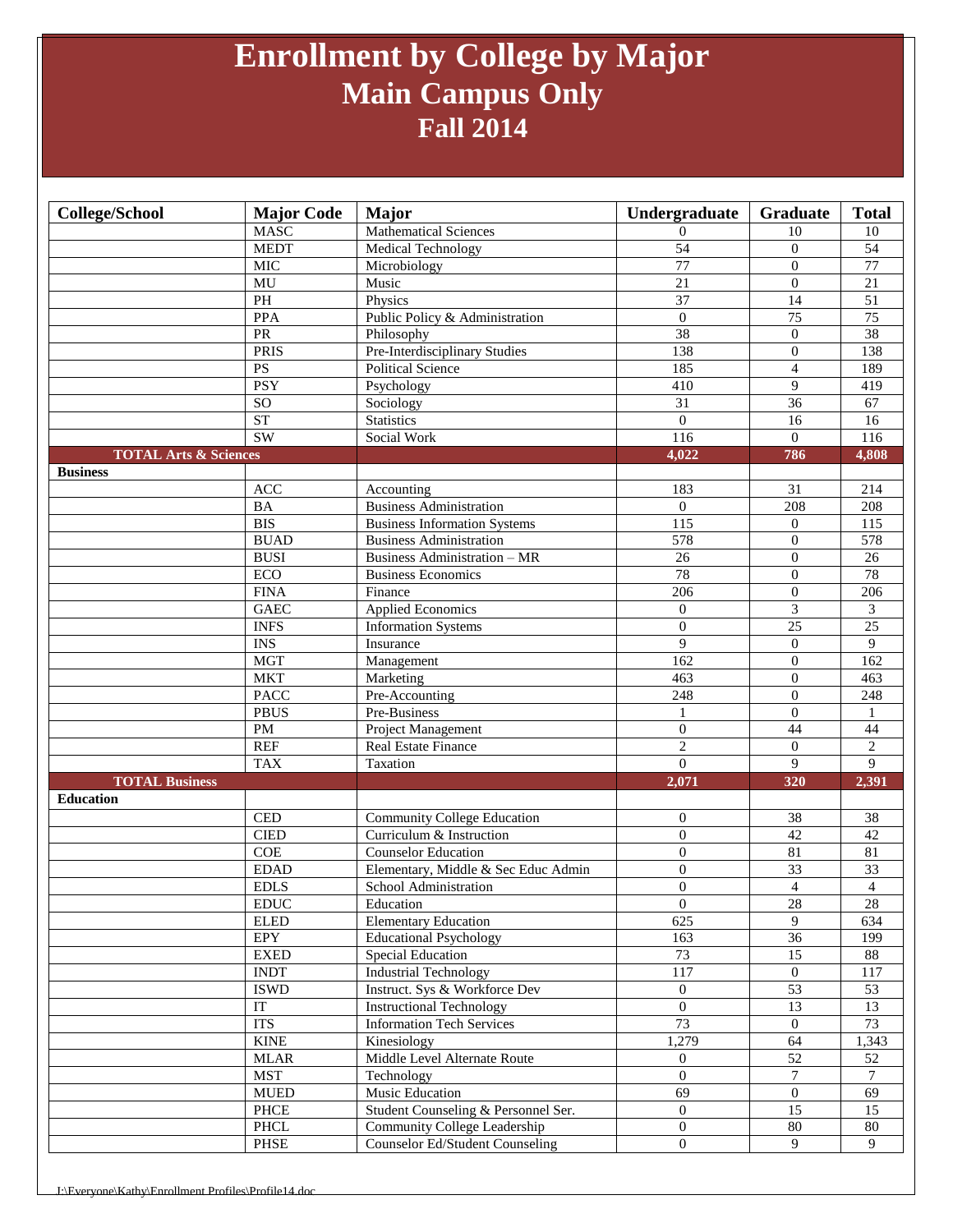### **Enrollment by College by Major Main Campus Only Fall 2014**

| <b>College/School</b>            | <b>Major Code</b>      | <b>Major</b>                              | Undergraduate    | Graduate         | <b>Total</b>    |
|----------------------------------|------------------------|-------------------------------------------|------------------|------------------|-----------------|
|                                  | <b>SEED</b>            | <b>Secondary Education</b>                | 238              | 7                | 245             |
|                                  | <b>STAR</b>            | Secondary Teacher Alt Route               | $\overline{0}$   | 94               | 94              |
|                                  | <b>TTE</b>             | <b>Technology Teacher Education</b>       | 18               | $\overline{0}$   | 18              |
|                                  | <b>WEL</b>             | Workforce Education Leadership            | $\Omega$         | 14               | $\overline{14}$ |
| <b>TOTAL Education</b>           |                        |                                           | 2,655            | 694              | 3,349           |
| <b>Engineering</b>               |                        |                                           |                  |                  |                 |
|                                  | <b>ASE</b>             | Aerospace Engineering                     | 245              | 17               | 262             |
|                                  | BE                     | <b>Biological Engineering</b>             | 390              | $\overline{c}$   | 392             |
|                                  | <b>BME</b>             | <b>Biomedical Engineering</b>             | $\overline{0}$   | 17               | 17              |
|                                  | CE                     | Civil Engineering                         | 376              | $\overline{62}$  | 438             |
|                                  | <b>CHE</b>             | Chemical Engineering                      | 413              | 11               | 424             |
|                                  | CME                    | Computational Engineering                 | $\overline{0}$   | $\overline{10}$  | 10              |
|                                  | <b>CPE</b>             | <b>Computer Engineering</b>               | 181              | $\boldsymbol{0}$ | 181             |
|                                  | $\overline{\text{CS}}$ | <b>Computer Science</b>                   | 229              | 65               | 294             |
|                                  | <b>ECPE</b>            | Electrical & Computer Engineering         | $\boldsymbol{0}$ | 98               | 98              |
|                                  | EE                     | <b>Electrical Engineering</b>             | 284              | $\overline{0}$   | 284             |
|                                  | <b>ENGR</b>            | Engineering                               | $\Omega$         | 192              | 192             |
|                                  | $\overline{IE}$        | <b>Industrial Engineering</b>             | 172              | 34               | 206             |
|                                  | <b>ISE</b>             | <b>Industrial and Systems Engineering</b> | $\overline{0}$   | 44               | 44              |
|                                  | <b>ME</b>              | Mechanical Engineering                    | 757              | $\overline{36}$  | 793             |
|                                  | <b>SE</b>              | Software Engineering                      | 98               | $\theta$         | 98              |
|                                  | <b>UENG</b>            | <b>Engineering Undeclared</b>             | 47               | $\overline{0}$   | 47              |
|                                  |                        |                                           |                  |                  |                 |
| <b>TOTAL Engineering</b>         |                        |                                           | 3,192            | 588              | 3,780           |
| <b>Forest Resources</b>          |                        |                                           |                  |                  |                 |
|                                  | <b>FO</b>              | Forestry                                  | 165              | 42               | 207             |
|                                  | <b>FOR</b>             | <b>Forest Resources</b>                   | $\theta$         | 62               | 62              |
|                                  | FP                     | <b>Forest Products</b>                    | $\overline{0}$   | 10               | $\overline{10}$ |
|                                  | <b>NREC</b>            | Nat Res & Envir Conservation              | $\sqrt{6}$       | $\boldsymbol{0}$ | 6               |
|                                  | <b>WFA</b>             | Wildlife, Fisheries and Aqua              | 210              | $\overline{29}$  | 239             |
|                                  | <b>WLE</b>             | Wildlife Fisheries Science                | $\overline{0}$   | $\overline{4}$   | $\overline{4}$  |
| <b>TOTAL Forest Resources</b>    |                        |                                           | 381              | 147              | 528             |
| <b>Veterinary Medicine</b>       |                        |                                           |                  |                  |                 |
|                                  | *CVM                   | Veterinary Medicine                       | $\overline{0}$   | 329              | 329             |
|                                  | <b>ENVT</b>            | <b>Environmental Toxicology</b>           | $\overline{0}$   | 10               | $\overline{10}$ |
|                                  | <b>PVMT</b>            | Pre-Veterinary Medicine                   | 43               | $\overline{0}$   | 43              |
|                                  | <b>VMS</b>             | Veterinary Medical Science                | $\boldsymbol{0}$ | $\overline{56}$  | $\overline{56}$ |
|                                  | <b>VMT</b>             | Veterinary Medical Technology             | 30               | $\theta$         | 30              |
| <b>TOTAL Veterinary Medicine</b> |                        |                                           | 73               | 395              | 468             |
| Other                            |                        |                                           |                  |                  |                 |
|                                  | <b>ATS</b>             | <b>Academically Talented</b>              | 30               | $\overline{0}$   | 30              |
|                                  | ${\sf SND}$            | Special Non-Degree                        | 38               | $\boldsymbol{0}$ | 38              |
|                                  | <b>UNC</b>             | Undeclared - Graduate                     | $\overline{0}$   | 158              | 158             |
|                                  | <b>UND</b>             | Undeclared - Undergraduates               | 1,238            | $\Omega$         | 1,238           |
| <b>TOTAL Other</b>               |                        |                                           | 1,306<br>16,128  | 158<br>3,507     | 1,464<br>19,635 |

\*Professional students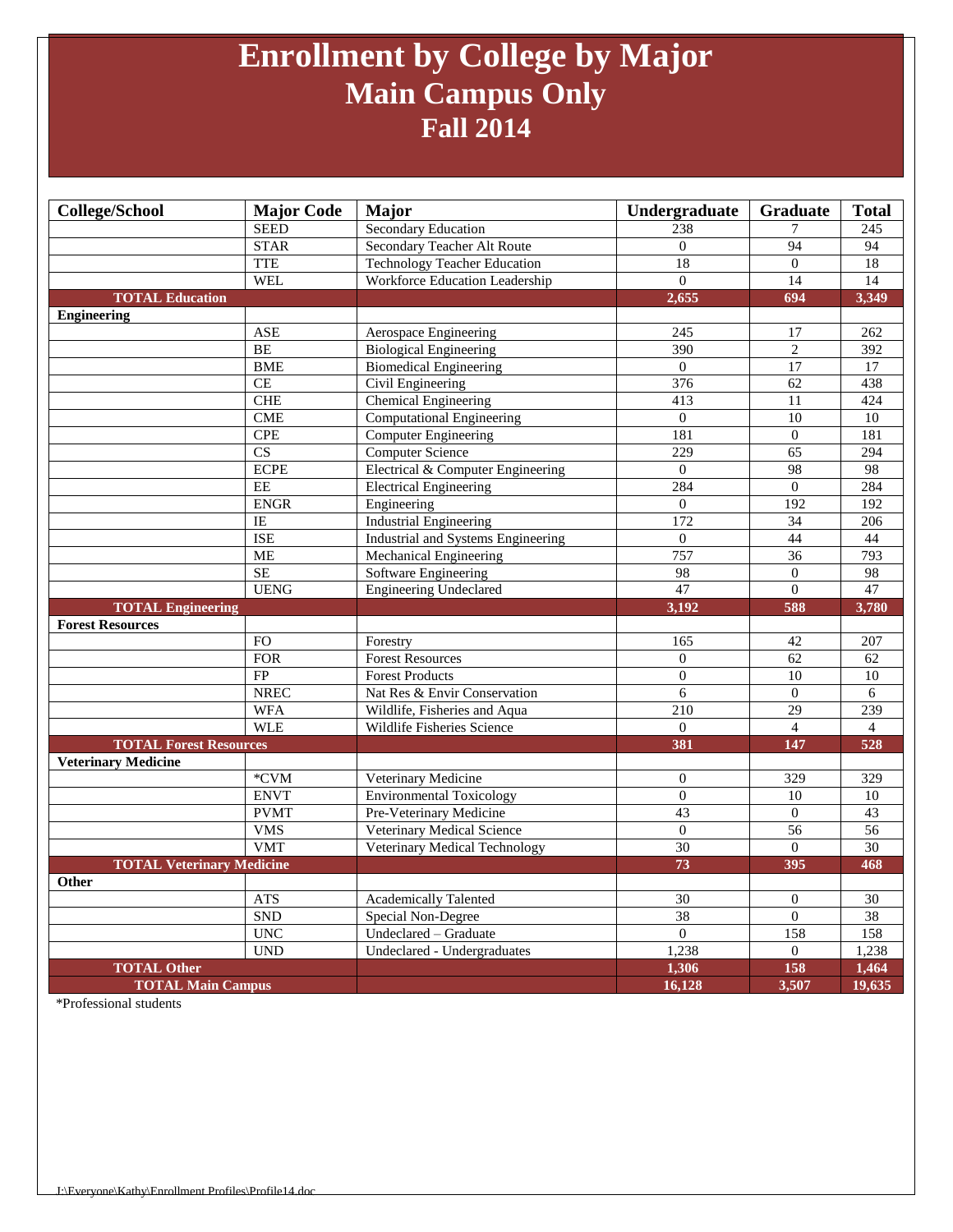### **Composite ACT Score First-Time Freshmen Fall 2014**

| <b>Test</b>        |                |                  |              |                |                  |                 | Out-             | <b>Outside</b>   |
|--------------------|----------------|------------------|--------------|----------------|------------------|-----------------|------------------|------------------|
| <b>Score</b>       | Female         | <b>Male</b>      | <b>Black</b> | *Other         | <b>White</b>     | <b>In-State</b> | of-State         | the US           |
| 12                 |                | $\boldsymbol{0}$ | $\mathbf{0}$ | 1              | $\mathbf{0}$     | $\mathbf{0}$    | $\overline{0}$   | 1                |
| 13                 | 1              | $\boldsymbol{0}$ | $\mathbf{0}$ | $\mathbf{1}$   | $\boldsymbol{0}$ | 1               | $\boldsymbol{0}$ | $\boldsymbol{0}$ |
| 14                 | $\overline{4}$ | 5                | 8            | $\,1\,$        | $\boldsymbol{0}$ | 9               | $\overline{0}$   | $\boldsymbol{0}$ |
| 15                 | 11             | 11               | 20           | $\overline{2}$ | $\boldsymbol{0}$ | 20              | $\overline{2}$   | $\boldsymbol{0}$ |
| 16                 | 38             | 34               | 57           | $\overline{4}$ | 11               | 52              | 20               | $\boldsymbol{0}$ |
| 17                 | 51             | 47               | 68           | 9              | 21               | 70              | 27               | $\mathbf{1}$     |
| 18                 | 85             | 86               | 105          | $\overline{7}$ | 59               | 124             | 47               | $\Omega$         |
| 19                 | 99             | 68               | 77           | 9              | 81               | 116             | 50               | $\mathbf{1}$     |
| 20                 | 105            | 74               | 68           | 10             | 101              | 140             | 39               | $\boldsymbol{0}$ |
| 21                 | 95             | 91               | 57           | 15             | 114              | 143             | 42               | $\mathbf{1}$     |
| 22                 | 110            | 91               | 57           | 12             | 132              | 132             | 66               | 3                |
| 23                 | 103            | 85               | 45           | 16             | 127              | 109             | 76               | 3                |
| 24                 | 105            | $\overline{87}$  | 19           | 10             | 163              | 116             | $\overline{75}$  | $\mathbf{1}$     |
| 25                 | 116            | 99               | 24           | 20             | 171              | 143             | 69               | 3                |
| 26                 | 127            | 121              | 16           | 31             | 201              | 103             | 142              | 3                |
| 27                 | 113            | 96               | 12           | 10             | 187              | 107             | 99               | $\overline{3}$   |
| 28                 | 89             | 99               | 14           | 12             | 162              | 98              | 88               | $\overline{c}$   |
| 29                 | 90             | 88               | 5            | 8              | 165              | 94              | 82               | $\overline{2}$   |
| 30                 | 65             | 81               | 6            | 6              | 134              | 74              | 71               | $\,1\,$          |
| 31                 | 45             | 72               | 3            | 12             | 102              | 69              | 47               | $\,1\,$          |
| 32                 | 26             | 48               | 1            | 10             | 63               | 42              | 32               | $\boldsymbol{0}$ |
| 33                 | 13             | 40               | $\mathbf{0}$ | 5              | 48               | 24              | 28               | $\mathbf{1}$     |
| 34                 | 12             | 27               | $\mathbf{0}$ | $\mathbf{1}$   | 38               | 23              | 16               | $\boldsymbol{0}$ |
| 35                 | 6              | 8                | $\mathbf{0}$ | $\mathbf{0}$   | 14               | 6               | 8                | $\mathbf{0}$     |
| 36                 | 1              | $\overline{4}$   | $\Omega$     | $\Omega$       | 5                | $\overline{4}$  | 1                | $\theta$         |
| Total #            | 1,511          | 1.462            | 662          | 212            | 2,099            | 1,819           | 1,127            | 27               |
| <b>Average ACT</b> | 23.9           | 24.8             | 20.1         | 24.5           | 25.7             | 23.7            | 25.4             | 24.8             |
| <b>Score</b>       |                |                  |              |                |                  |                 |                  |                  |

Note: 1 First-Time Freshmen Student has no ACT Score

\*Other includes- American Indian, Asian, Hispanic, Multiracial and Native Hawaiian

Total Number of First-Time Entering Freshmen – Fall 2014= 2,974

Overall ACT Composite Score for First-Time Entering Freshmen = 24.4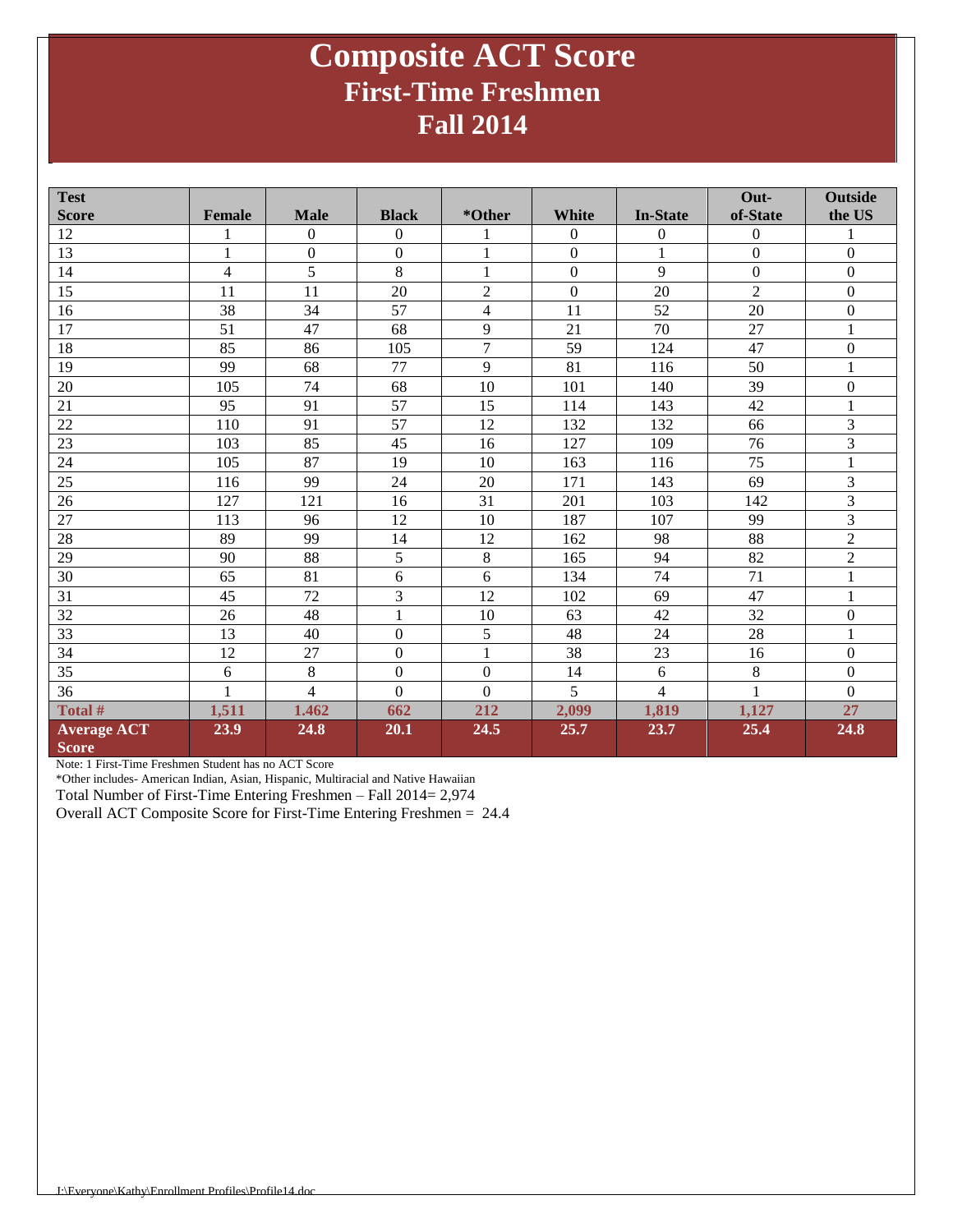### **Composite ACT Score First-Time Freshmen Fall 2014**

| <b>Test</b><br><b>Score</b>        | <b>Agriculture</b><br>& Life<br><b>Sciences</b> | Architecture,<br>Art & Design | Arts &<br><b>Sciences</b> | <b>Business</b> | <b>Education</b> | <b>Engineering</b> | <b>Forestry</b>         | <b>Veterinary</b><br><b>Medicine</b> | *Other                   |
|------------------------------------|-------------------------------------------------|-------------------------------|---------------------------|-----------------|------------------|--------------------|-------------------------|--------------------------------------|--------------------------|
| 12                                 | $\overline{0}$                                  | $\boldsymbol{0}$              | 1                         | $\mathbf{0}$    | $\boldsymbol{0}$ | $\boldsymbol{0}$   | $\mathbf{0}$            | $\mathbf{0}$                         | $\mathbf{0}$             |
| 13                                 | $\overline{0}$                                  | $\overline{0}$                | $\overline{0}$            | $\overline{0}$  | $\overline{0}$   | $\overline{0}$     | $\theta$                | $\Omega$                             | $\mathbf{1}$             |
| 14                                 | $\mathbf{0}$                                    | $\overline{0}$                | $\mathbf{1}$              | $\mathbf{1}$    | $\sqrt{2}$       | $\mathbf{1}$       | $\overline{0}$          | $\overline{0}$                       | $\overline{\mathcal{L}}$ |
| 15                                 | $\boldsymbol{0}$                                | $\boldsymbol{0}$              | $\overline{7}$            | $\mathbf{1}$    | 5                | 1                  | 1                       | $\Omega$                             | 7                        |
| 16                                 | 5                                               | 3                             | 19                        | 9               | $\overline{15}$  | $\boldsymbol{0}$   | $\boldsymbol{0}$        | $\Omega$                             | 21                       |
| 17                                 | 14                                              | 1                             | 15                        | 14              | 18               | $\boldsymbol{0}$   | 5                       | $\overline{2}$                       | 29                       |
| 18                                 | 10                                              | $\overline{5}$                | $\overline{35}$           | 20              | 18               | $\overline{2}$     | $\overline{2}$          | $\overline{2}$                       | 77                       |
| 19                                 | 30                                              | 3                             | 31                        | 22              | 13               | $\overline{4}$     | 6                       | $\mathbf{1}$                         | 57                       |
| 20                                 | 19                                              | $\overline{2}$                | 45                        | 14              | 30               | 9                  | $\overline{2}$          | $\overline{2}$                       | 56                       |
| 21                                 | 28                                              | $\overline{7}$                | 35                        | 30              | $\overline{28}$  | 11                 | $\overline{4}$          | $\overline{3}$                       | 40                       |
| 22                                 | 28                                              | 10                            | 55                        | 26              | 16               | 26                 | $\overline{\mathbf{4}}$ | $\mathbf{0}$                         | 36                       |
| 23                                 | 32                                              | $\overline{7}$                | 43                        | 23              | 21               | 43                 | 1                       |                                      | 17                       |
| 24                                 | 24                                              | $\overline{\mathcal{L}}$      | 47                        | 14              | 8                | 44                 | $8\,$                   | 6                                    | 37                       |
| 25                                 | 29                                              | 5                             | 50                        | 23              | 16               | 56                 | 5                       | 5                                    | 26                       |
| 26                                 | 34                                              | $\overline{3}$                | 62                        | 21              | 29               | 66                 | 10                      |                                      | 22                       |
| 27                                 | 22                                              | 12                            | 50                        | 29              | 15               | 60                 | 6                       | $\boldsymbol{0}$                     | 15                       |
| 28                                 | 19                                              | 6                             | 42                        | 19              | 13               | 75                 | $\overline{\mathbf{4}}$ | 1                                    | 9                        |
| 29                                 | 22                                              | 6                             | 35                        | 17              | 12               | 67                 | 6                       | $\overline{0}$                       | 13                       |
| $\overline{30}$                    | 16                                              | $\overline{5}$                | 23                        | 20              | $\overline{7}$   | 67                 | 3                       | $\overline{0}$                       | $\overline{5}$           |
| 31                                 | 15                                              | 5                             | 19                        | 13              | $\overline{4}$   | 57                 | $\mathbf{1}$            | $\Omega$                             | 3                        |
| 32                                 | 8                                               | $\overline{2}$                | 18                        | $\overline{4}$  | $\overline{c}$   | 37                 | 1                       | $\overline{0}$                       | $\overline{2}$           |
| 33                                 | 3                                               | $\mathbf{1}$                  | $\overline{4}$            | $\mathbf{1}$    | $\mathbf{1}$     | 43                 | $\mathbf{0}$            | $\mathbf{0}$                         | $\overline{0}$           |
| 34                                 | $\mathbf{1}$                                    | $\boldsymbol{0}$              | 3                         | $\mathbf{1}$    | $\overline{0}$   | 32                 | 1                       | $\overline{0}$                       | $\mathbf{1}$             |
| 35                                 | $\mathbf{1}$                                    | $\boldsymbol{0}$              | 3                         | $\mathbf{1}$    | $\mathbf{1}$     | 8                  | $\mathbf{0}$            | $\mathbf{0}$                         | $\boldsymbol{0}$         |
| 36                                 | $\theta$                                        | $\mathbf{1}$                  | $\overline{0}$            | $\overline{0}$  | $\overline{0}$   | $\overline{4}$     | $\overline{0}$          | $\overline{0}$                       | $\overline{0}$           |
| <b>Total</b>                       | 360                                             | 88                            | 643                       | 323             | 274              | 713                | 70                      | 24                                   | 478                      |
| $\#$                               |                                                 |                               |                           |                 |                  |                    |                         |                                      |                          |
| Avg.<br><b>ACT</b><br><b>Score</b> | 24.2                                            | 24.8                          | 24.1                      | 23.8            | 22.5             | 27.8               | 24.2                    | 22.4                                 | 21.1                     |

Note: 1 First-Time Freshmen Student has no ACT Score

\*Other includes – Academic Affairs, Graduate School and Special Non-Degree

Total Number of First-Time Entering Freshmen – Fall 2014 = 2,974 Overall ACT Composite Score for First-Time Entering Freshmen = 24.4